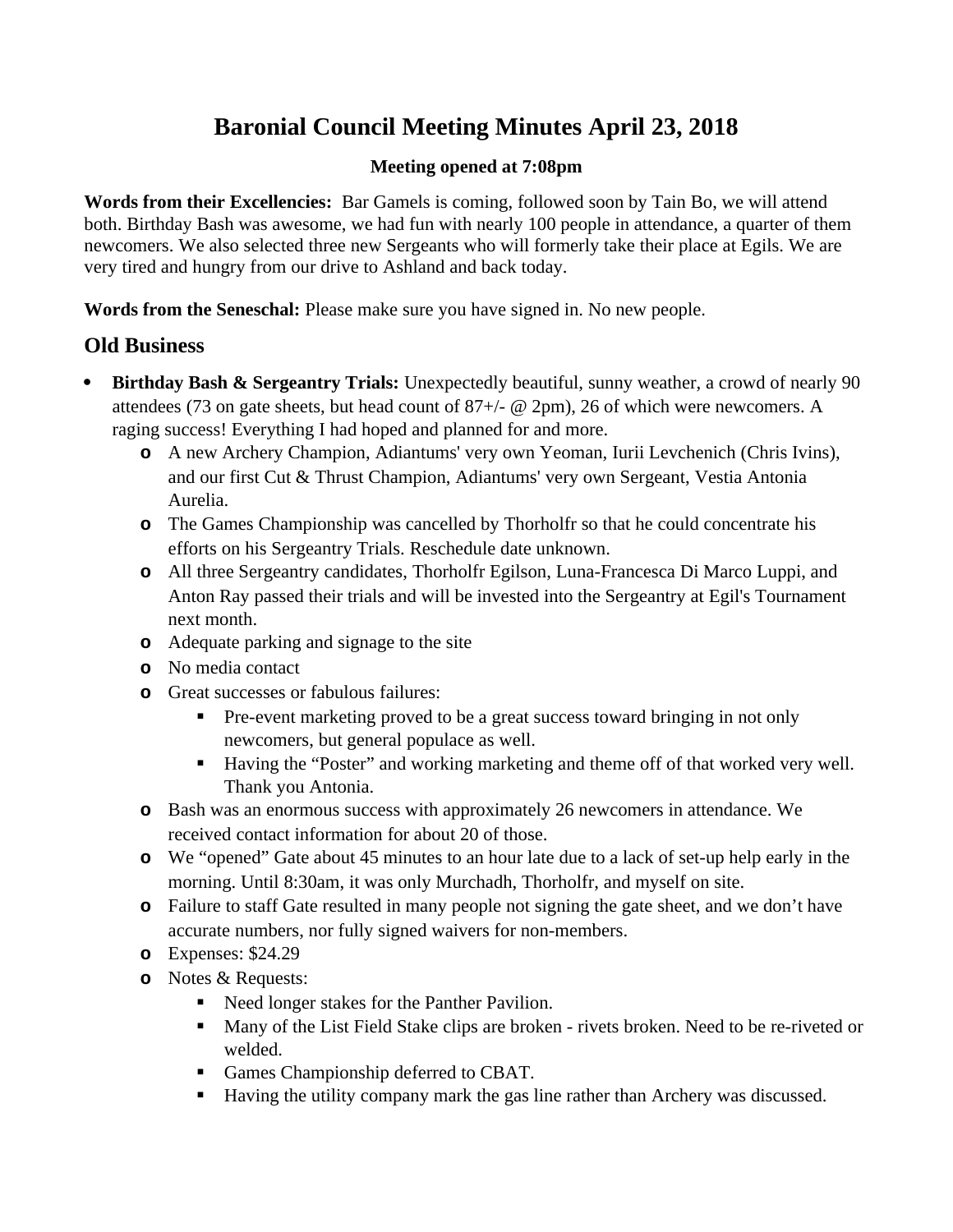- **Egil's XLIV: Work Party** Iurii kept track of who worked. 33 people put in 129.75 hours, earning our site discount and significantly improving the park year over year.
	- **o Pre-Registration** 126 people and pets have pre-registered. All checks have been deposited. We've taken in \$2151 so far.
	- **o Camping Requests --** Margaret is acknowledging requests, and we will work on allocating the camping space after the requests close at midnight on May 1. As of April 8
	- **o** 296 Adults, 51 Youth, 29 Children = 376
	- **o Merchants** we have 17 merchants so far. We've taken in \$798 in merchant fees.
	- **o Website** –The Three Pillars page has been updated. Sent class descriptions, updated staff and merchant lists to the Webminister today.
	- **o Classes** We have 27 classes, 3 geek sessions, and 8 demos so far. I'm still seeking classes and demos, so if you're at an event in April and see a likely teacher, please speak to them, then let me know about them.
	- **o Next / Final Staff Meeting** at A&S, Tuesday, May 1 or 15?
	- **o Comps 9 Officers, 1 autocrat, 14 nobles = 24:**
		- **Seneschal**
		- **Chatelaine**
		- Gold Key
		- **Exchequer**
		- Chamberlain
		- **Herald**
		- **Marshal in Charge**
		- Archery Marshal
		- **Thrown Weapons Marshal**
		- Autocrat
		- TAH Turc and Seamus
		- **TAE Attila and Eleanor**
		- Baron & Baroness of Adiantum Baron & Baroness of Terra Pomaria
		- Baron & Baroness of Dragon's Mist
		- Baron & Baroness of Three Mountains
		- Baron & Baroness of Stromgard Significant discussion of extending comps or partial comps to event staff whose positions require significant time. "unfair to pay to work". Event steward granted authority to further develop and implement a plan fair to both staff and Barony.
	- **o Misc. Progress** Gate meeting this Sunday with Yseult, Godwyn, Cyeth.
		- Alys is working on the site tokens work day tomorrow,  $4/24$
		- **•** Discussion of potable water availability in light of expected higher attendance and a smaller available truck. Will contact Briaroak to inquire about their buffalo, and advertise for people to bring their own wash water.
	- **o** Debrief June 7<sup>th</sup>, 7-9pm at Sizzler.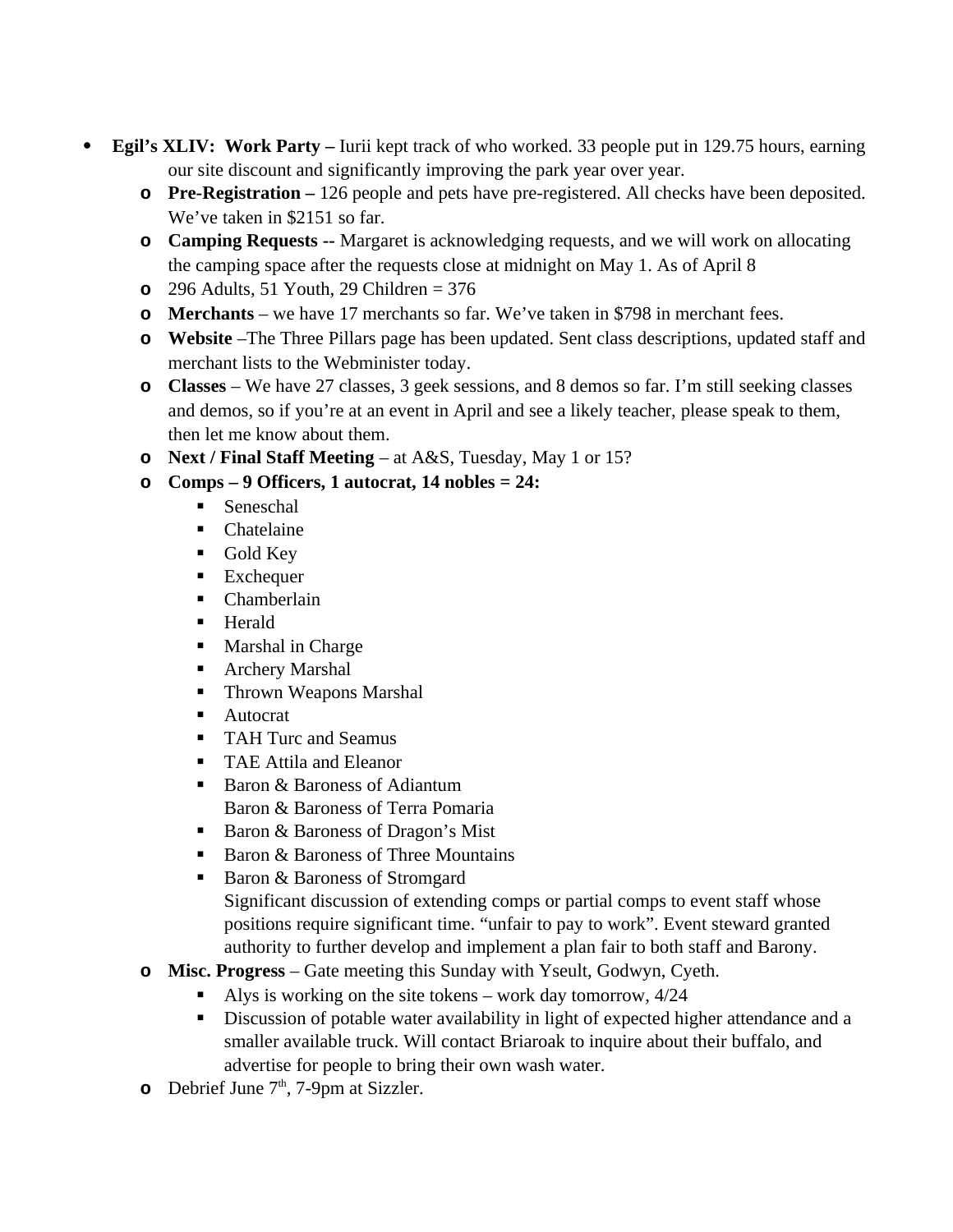- **Fall Coronet 2018:** Staffing in progress, work will resume on the event in June.
- **Championship at the Bear and Apple Tavern**: Planning is progressing well. We have four rooms for classes and the main hall. We are working on class tracks in numerous arts and disciplines, including all martial forms, costuming, event stewardship, alchemy, and more.
- 12<sup>th</sup> Night 2020: I made our April report, which was that nothing will be done on 12<sup>th</sup> Night 2020 until after Egil's Tourney.
- **Baronial Award Medallions:** Discussion will resume in June.

## **New Business**

 **Officer Applications:** We have several vacancies and others that are coming due for extension or replacement. Please be aware of your warrant status and don't wait until you are 6-9 months out to announce the need for a replacement. If you are interested in Youth Combat or Family Activities, there is a background check requirement. Please announce your intent for either of these early so we can get that process started. Deputies willing to step up to the primary office by the end of the year are also needed for Exchequer and Chronicler.

(Open/Vacant Offices: *Lists, Youth Combat Marshal, and Family Activities Coordinator)*

## **Officer Reports**

## - **Arts & Sciences**

I held two Arts & Sciences nights in April. On Tuesday, Apr. 3, thirteen of us gathered. Kirby demonstrated soapstone carving, Luna-Francesca taught four people how to make sugar paste roses, Alan and Johanna helped Louisa make a bowstring for her new bow, Anton delivered another wonderful prize chest, Antonia painted a box for an Egil's prize, Alys worked on an inkle woven piece, and we welcomed three new folks: Alluara / Kelly, Chuck and Daniul.

On Tues., Apr. 17, a dozen of us gathered to paint charters, make jewelry, sew, plan Birthday Bash, practice calligraphy, line a cloak, drill holes in darts, and build a shaky tabletop catapult for launching pistachios. Johanna even extemporized an armor song right after she displayed Iurii's new personal banner. We also welcomed Rand, who is starting up an SCA group at the UO.

Arts & Sciences Nights next month will be May 1 and 15, the  $1<sup>st</sup>$  and  $3<sup>rd</sup>$  Tuesdays.

Yseult of Broceliande

## **- Chamberlain**

As Birthday Bash passes I am relieved that our baronial gear has once again made it relatively unscathed. So far all items are accounted for. I will list a few things they will need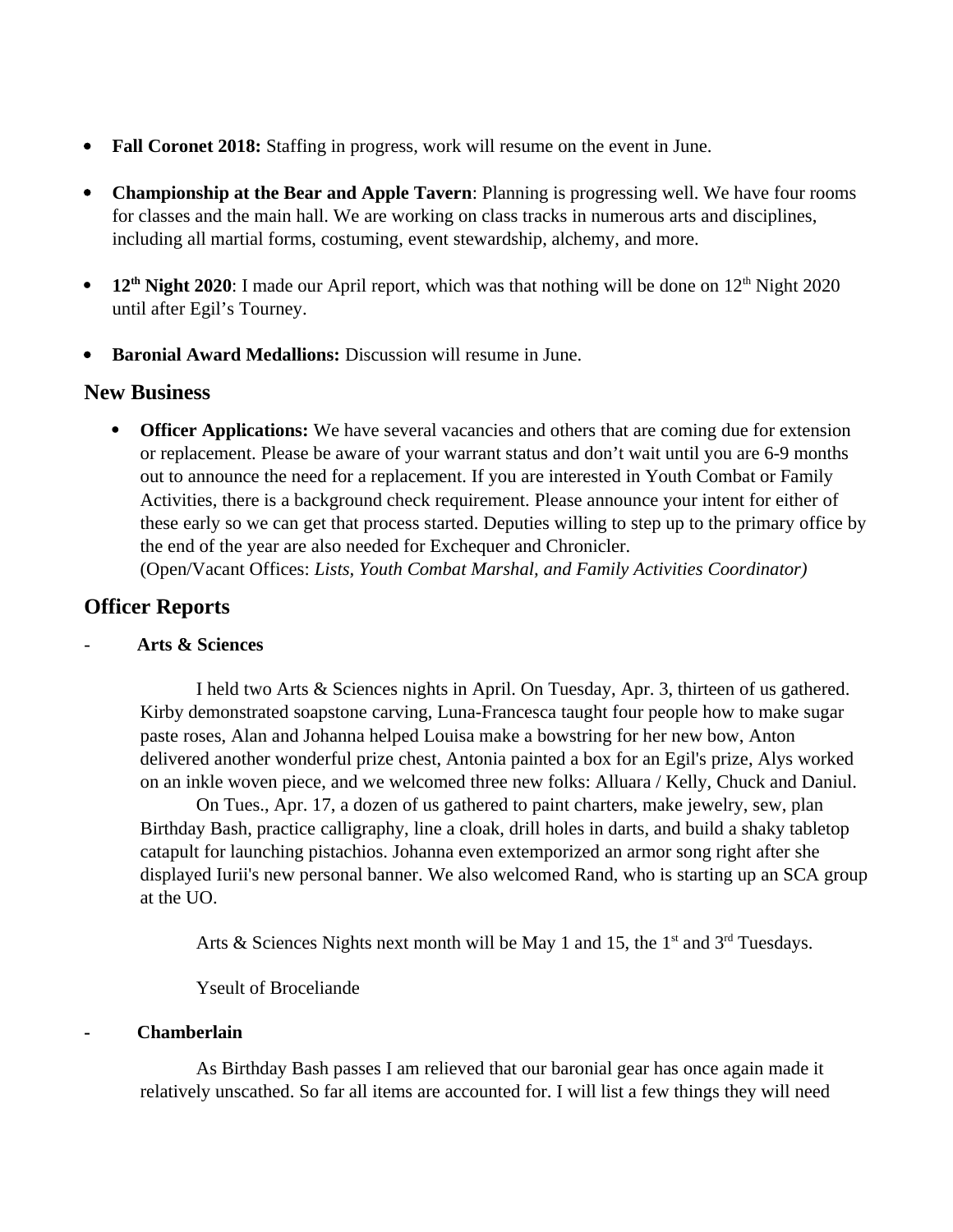attention: Pavilions need to be washed, Large poles need to be painted, Gold key LG poles, discuss shortening, We need longer stakes for panther, Signs need to be touched up, and new canvas bags needed.

My thanks to Murchadh, Alan, and Louisa for all their help loading and transporting our gear to and from Birthday Bash. And thanks to all those who helped with set up and tear down, its greatly appreciated.

Thorholfr "Kirby" Egilson

## **- Chatelaine**

• Approximate number of website & email (non FB) inquiry contacts: two surveys

• Activities in the branch: Baronial Birthday Bash & Sergeantry Trials

• Newcomer's Identification Program use & Promotion: Newcomer pins were used heavily at Bash. Need to make more with His Highness Turk, at his inquiry, as to why they are not being used throughout the Summits.

• Any media contact: No

• Great successes or fabulous failures: Bash was an enormous success with approximately 26 newcomers in attendance. Huzzah!

Notes & Requests: A group of UO students are interested in starting a student club on campus. Several of those students came to a fighter practice and to Bash.

Louisa of Lorne

## **- Chronicler**

Minutes are complete and distributed. Quarterly Report submitted. The next Bi-Cranial Bear is due out July  $1<sup>st</sup>$ , 2018. I'm extending my warrant at least until September, but would like a Deputy so we can begin the process of turning duties over in an orderly manner. *All officers are requested to please include me [Wesley.c.worley@gmail.com](mailto:Wesley.c.worley@gmail.com) when you send in your reports, preferably the day before Baronial Council Meeting.* 

Murchadh Monaidh Chraoibhe

## **- Exchequer**

Current Account Balance: \$21,863.37. We are looking in earnest for a Deputy willing to learn the job and step up as Exchequer in July.

Godwyn Reynard

## **- Gold Key**

Gold Key was quite well used at Birthday Bash this past weekend! At an event with  $\pm 90$ people, over 20% were newbies, and 23 people (17 adults, 6 youth) borrowed a total of 64 items.

We've received several donations of clothing, including a bag from the Tanist at Birthday Bash.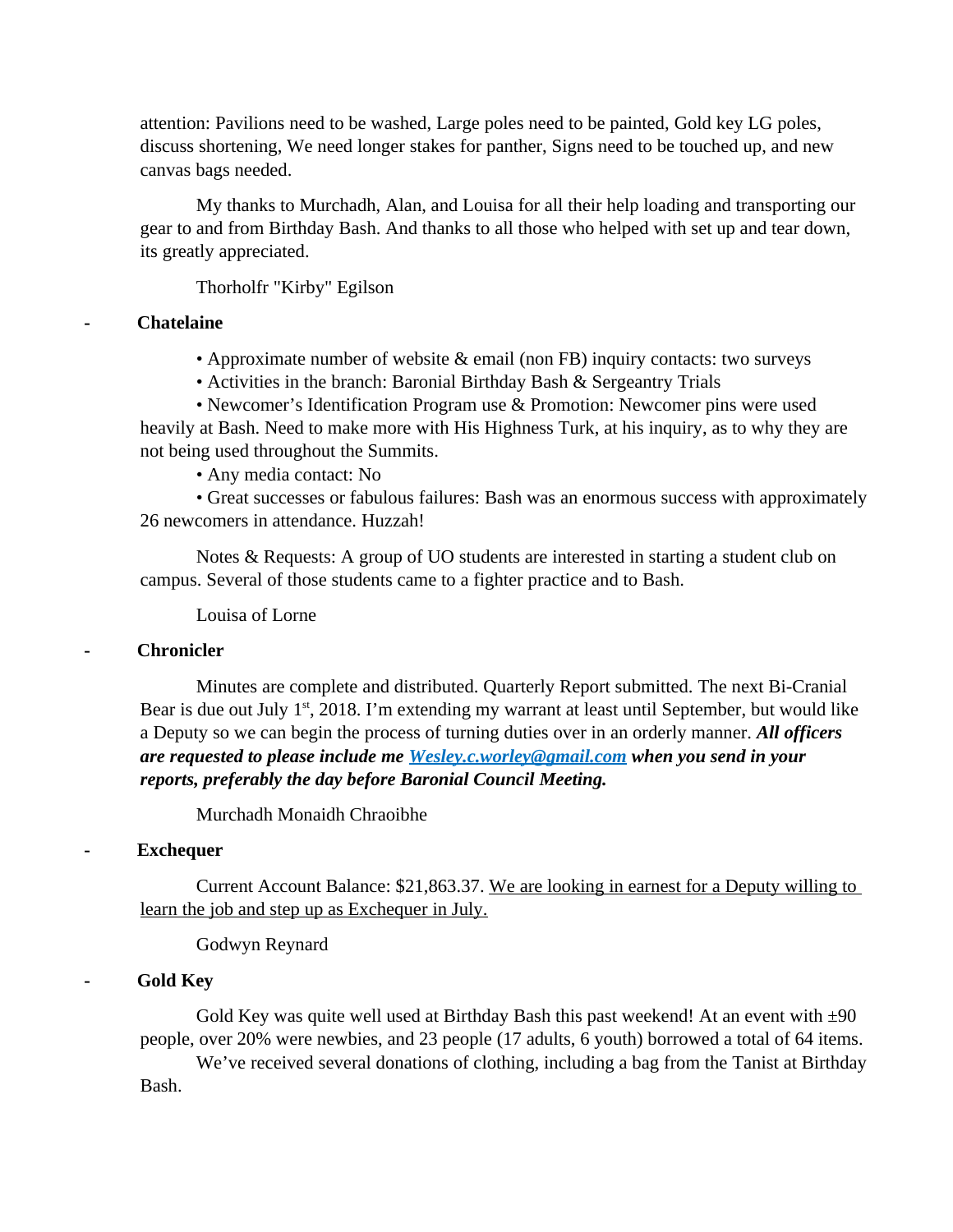Preparations for Egil's are continuing...

Alys Meghan Cattwyn

### **- Herald**

Not present, no report. Alya Roth provided the following Court Report:

*Greetings Dexter Gauntlet, the following awards were given and champions invested this past weekend at Adiantum's Birthday Bash 4/21/18 Award: Baronial Brownie Recipient: Luna-Francesca Di Marco Luppi Championship: Archery Champion: Iurii Levchenich Championship: Cut & Thrust Champion: Vesta Antonia Aurelia This was Adiantum's first Cut & Thrust Championship.*

Aelis de la Rose

## **- Marshal**

Practices are happening, averaging six fighters, with five new fighters. One practice had 20 fighters in attendance. We need loaner helms! After some discussion \$100 was authorized in addition to the Marshal budget to purchase a used helm. Pells have been made for new fighters and are needed at practice. No injuries to report.

Anton Ray

## **- Archery Marshal**

For the month of April, we have been continuing to hold local practices at BowTech on Monday afternoons from 4-6pm, use of the range is free, today was our last indoor practice, our first official outdoor practice will be this Thursday, the 26th.

BowTech is located just north of Eugene on Highway 99 near the Eugene airport.

Thanks to Archos William Cristofore, we were able to get an excellent price (\$4.50, HALF the regular price!!) for straw bales to be used at the Coburg range and Egils. We purchased 40 bales for the cost of 20 at regular price, so we have plenty of bales, including a few extra in case some get damaged or we need more than planned for Egils. We are averaging 2-4 people per practice, I am expecting more people to attend after we transition to the outdoor range, and as we get better weather and more evening light. We will resume outdoor practices at Briggs Farm this Thursday from 5:00-8:00pm

Iurii Levchenich

## **- Cut & Thrust Marshal**

Practices are happening. We have a new Baronial Champion, No injuries to report.

Anton Ray

#### **- Rapier Marshal**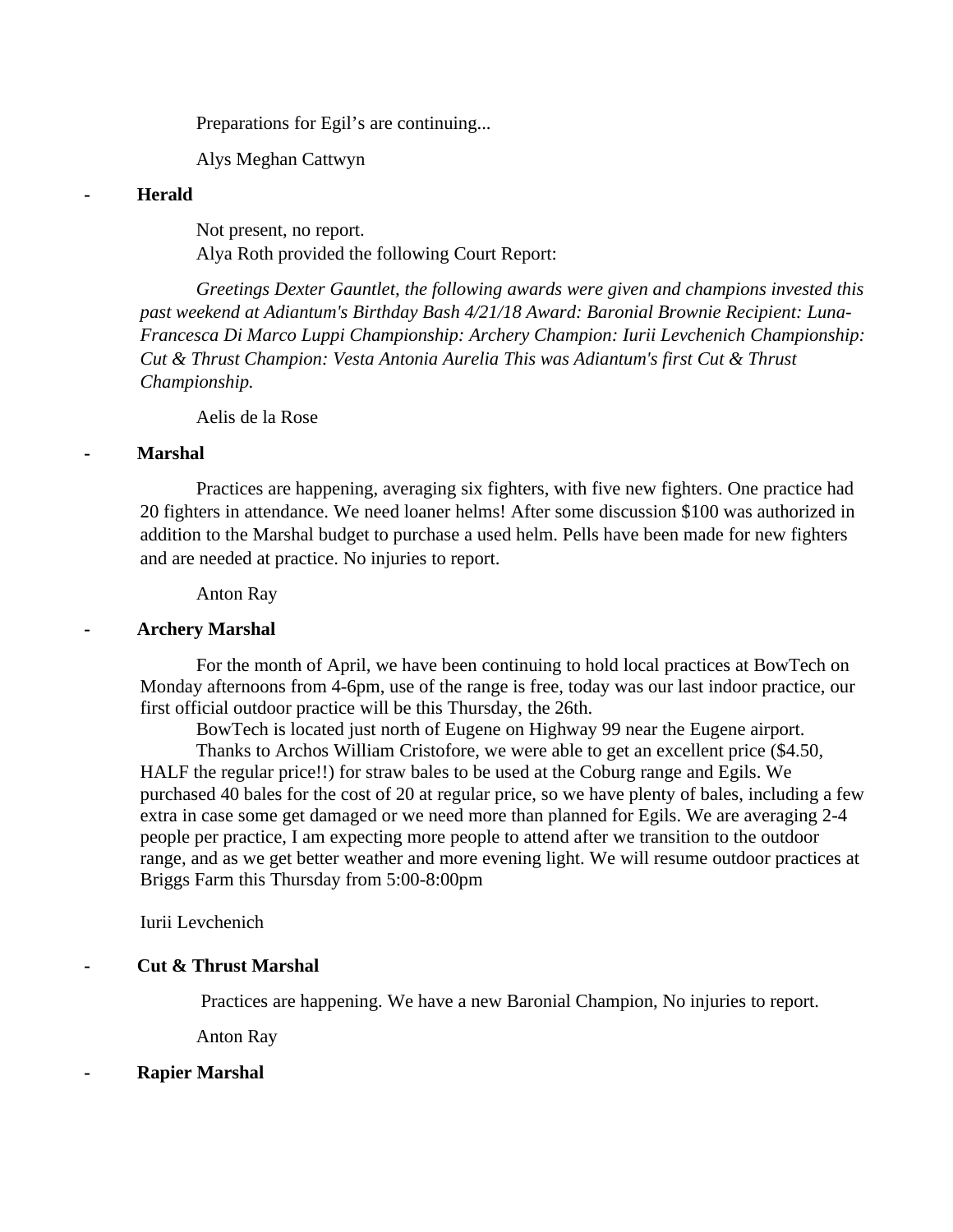We may have to revisit the date and time of Rapier Practices, as the conflict with other forms seems to be hurting participation. At one practice someone came out to fight just because another traveled to our practice, and we didn't want them to be disappointed.

#### William Jakes

#### **- Thrown Weapons Marshal**

Traditional thrown weapons will resume this Thursday at Briggs farm, 5:00-7:30pm. There will be loaner gear available. Darts occurs the  $2<sup>nd</sup>$  and  $4<sup>th</sup>$  Wednesdays at the Wetlands Bar and on the  $3<sup>rd</sup>$  Wed. at the Alibi Tavern.

### Kevin Sorok

### **- Scribe**

Greetings to their Excellencies and the populace of Adiantum. There was no scribal night this month due to a conflict but I have brought scribal work to A&S nights and have done some consulting as well as completing charters. I completed three principality charters and one brownie. There was a scribal demo table at Birthday bash with quite a lot of interest, including from newcomers. A young man in my Latin class is interested in calligraphy (he was at A&S and birthday bash) and I hope he can supply a deficiency I have long felt. I produced five painted boxes for Egils prizes and hope to hear from the Excellencies and from the Princes concerning completed charters and other scribal materials needed for Egils. I have proposed a couple of scribal-related classes for Egils.

### Antonia Crivelli

#### **- Seneschal**

- \* Egil's Debrief June 7<sup>th</sup> from 7-9 PM at Sizzler, normal meeting room.
- \* No Council in May! Next council meeting will be on June 25<sup>th</sup>.
- \* Hope to vote in the next Seneschal at June meeting.

William Jakes

### **- Thingmakers & Regalia**

Not present, no report.

Ayla Roth

#### **- Webminister**

Our website is up and running without any errors currently all updates that have been requested have been implemented. Also just a reminder: if you have any updates send them to [Adiantum.webminister@gmail.com](mailto:Adiantum.webminister@gmail.com) updates sent to my personal email will most likely not be implemented.

Skjaldar-Þorsteinn Thunderhand

#### **Additional Business:** none